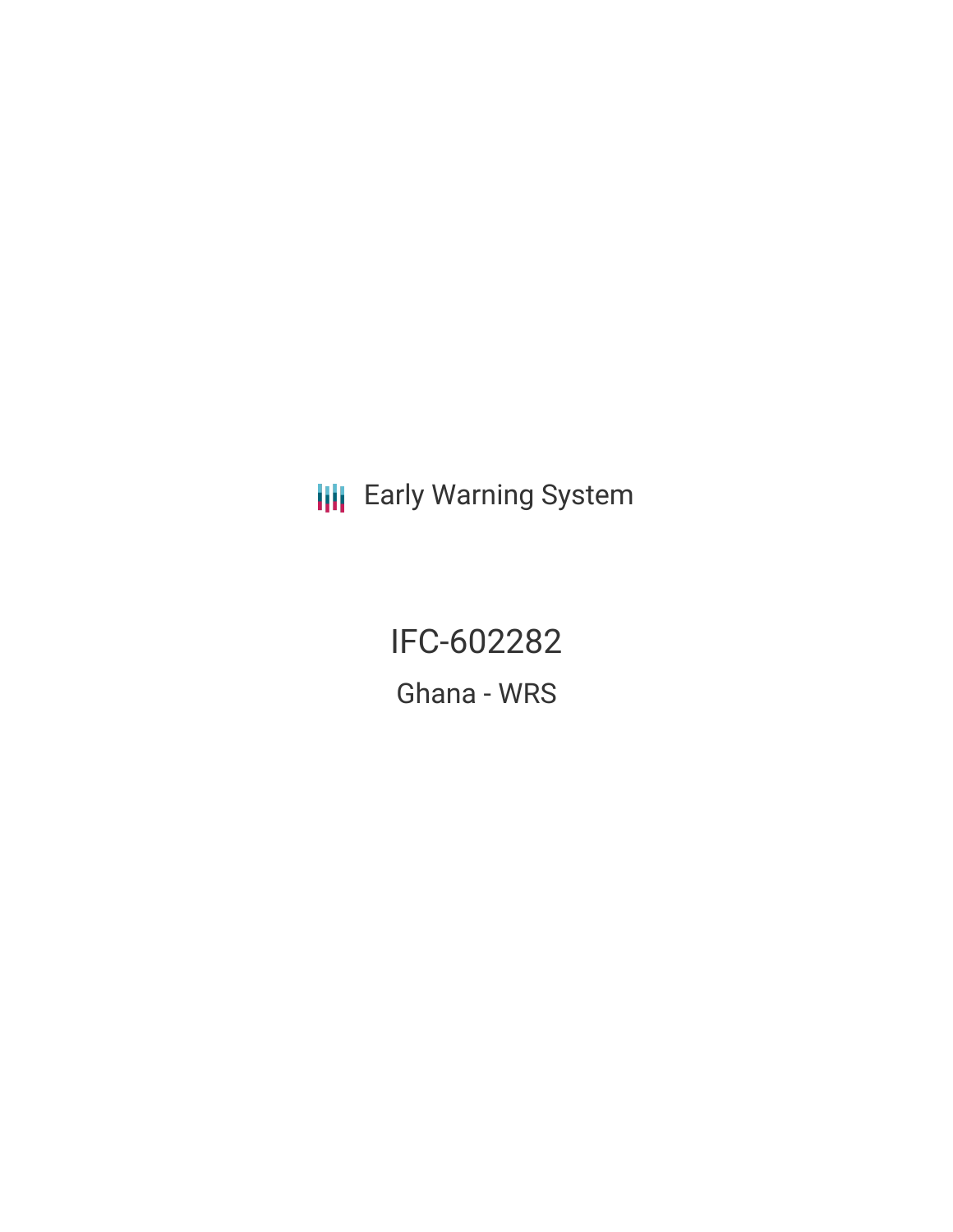## **Quick Facts**

| <b>Countries</b>               | Ghana                                   |
|--------------------------------|-----------------------------------------|
| <b>Financial Institutions</b>  | International Finance Corporation (IFC) |
| <b>Status</b>                  | Active                                  |
| <b>Bank Risk Rating</b>        | U                                       |
| <b>Voting Date</b>             | 2018-05-08                              |
| <b>Borrower</b>                | Republic of Ghana                       |
| <b>Sectors</b>                 | Law and Government                      |
| <b>Investment Type(s)</b>      | <b>Advisory Services</b>                |
| <b>Investment Amount (USD)</b> | \$2.37 million                          |
| <b>Project Cost (USD)</b>      | \$2.37 million                          |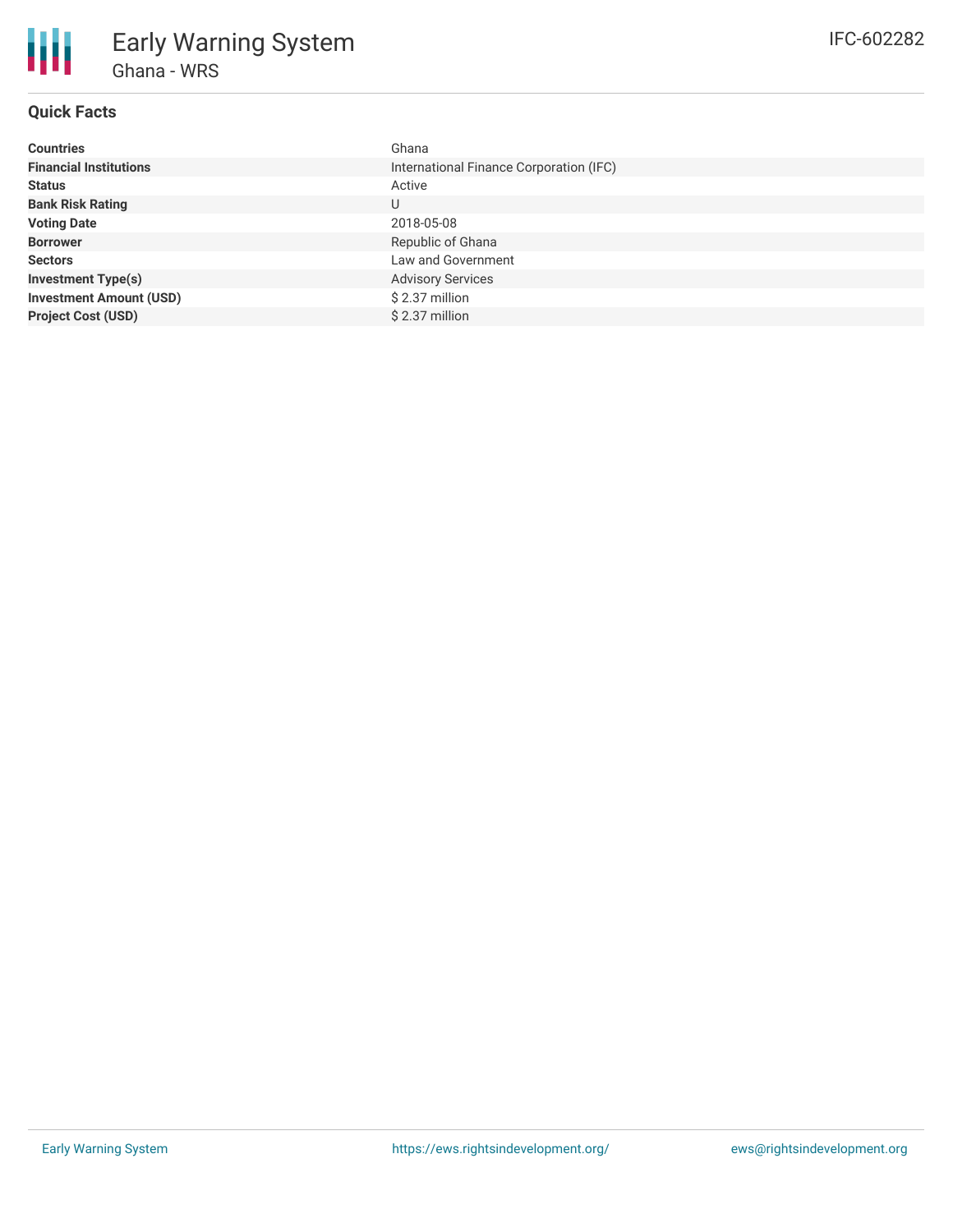

### **Project Description**

The project is envisioned for 4 years from 2017 to 2021, and will provide technical assistance and advisory services to relevant public and private sector stakeholders. It will consist of 5 main components to be implemented in parallel 1) Pre-and Postwarehouse receipt regulations enactment stakeholder awareness and education 2) Legal and regulatory framework reforms, 3) Strengthening the warehouse receipt system, 4) Warehouse management and warehouse receipt system upgrade, 5) Training and capacity building for private and public sector stakeholders.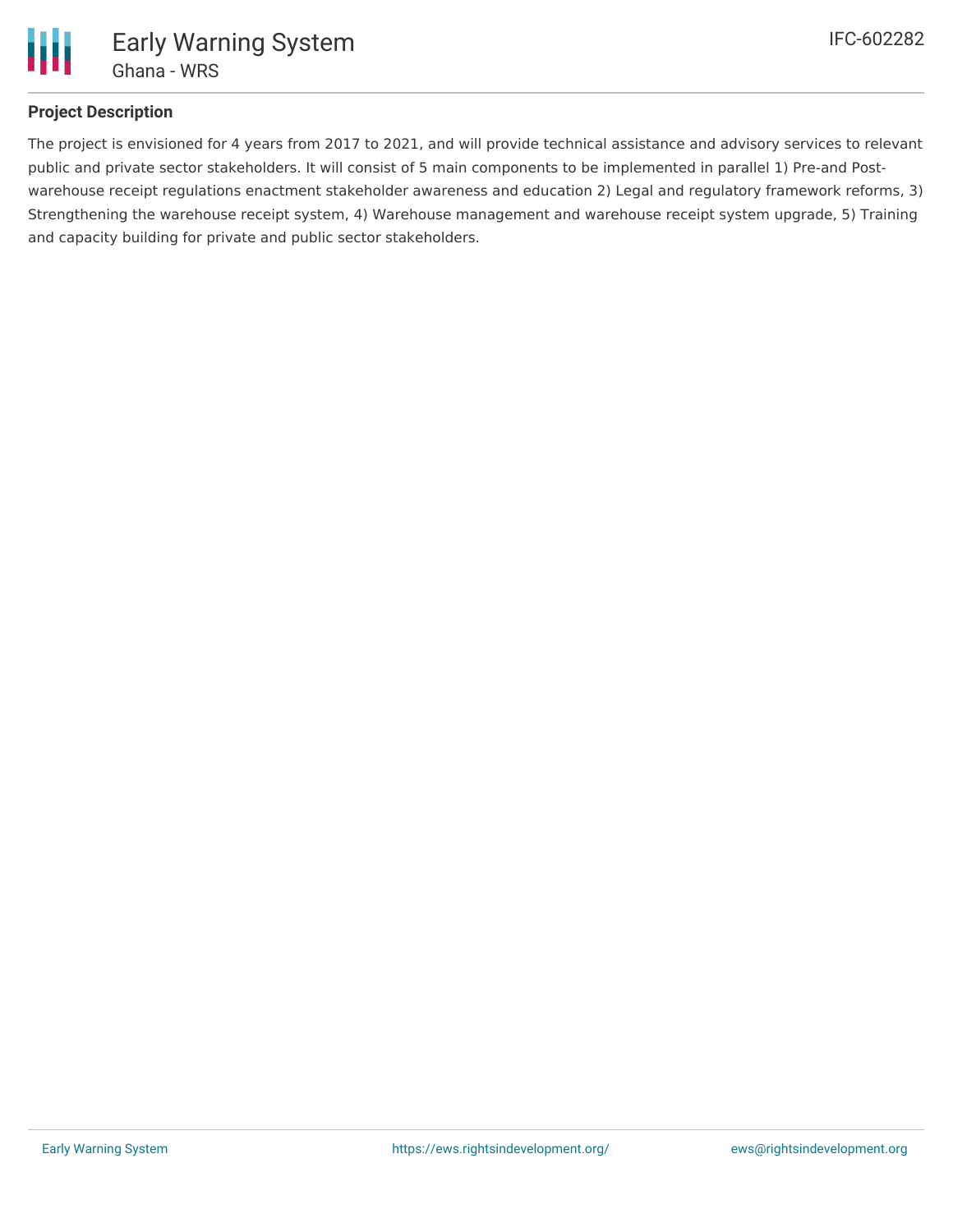### **Investment Description**

• International Finance Corporation (IFC)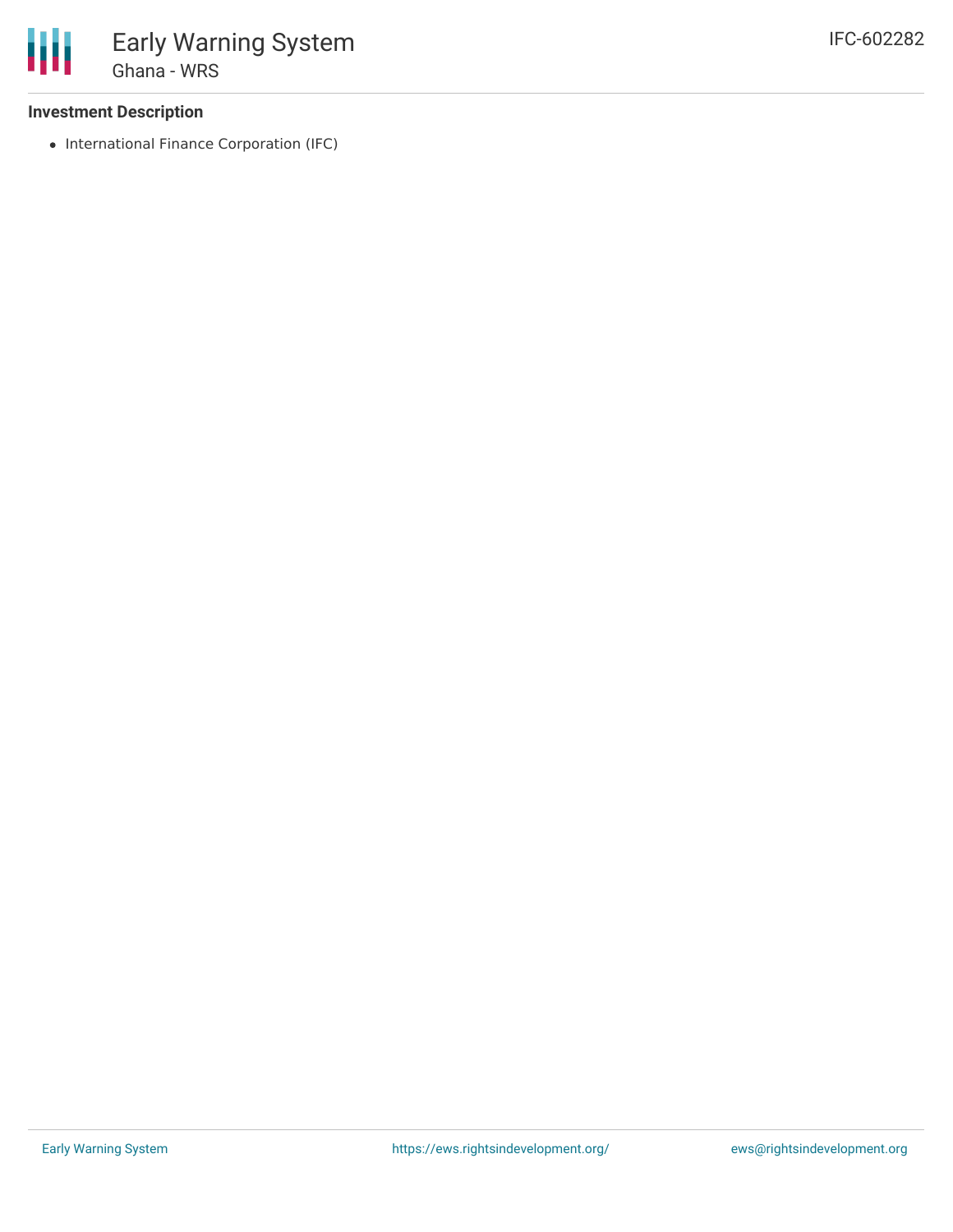# **Contact Information**

No contact information provided at the time of disclosure

ACCOUNTABILITY MECHANISM OF IFC

The Compliance Advisor Ombudsman (CAO) is the independent complaint mechanism and fact-finding body for people who believe they are likely to be, or have been, adversely affected by an IFC or MIGA- financed project. If you submit a complaint to the CAO, they may assist you in resolving a dispute with the company and/or investigate to assess whether the IFC is following its own policies and procedures for preventing harm to people or the environment. If you want to submit a complaint electronically, you can email the CAO at CAO@worldbankgroup.org. You can learn more about the CAO and how to file a complaint at http://www.cao-ombudsman.org/